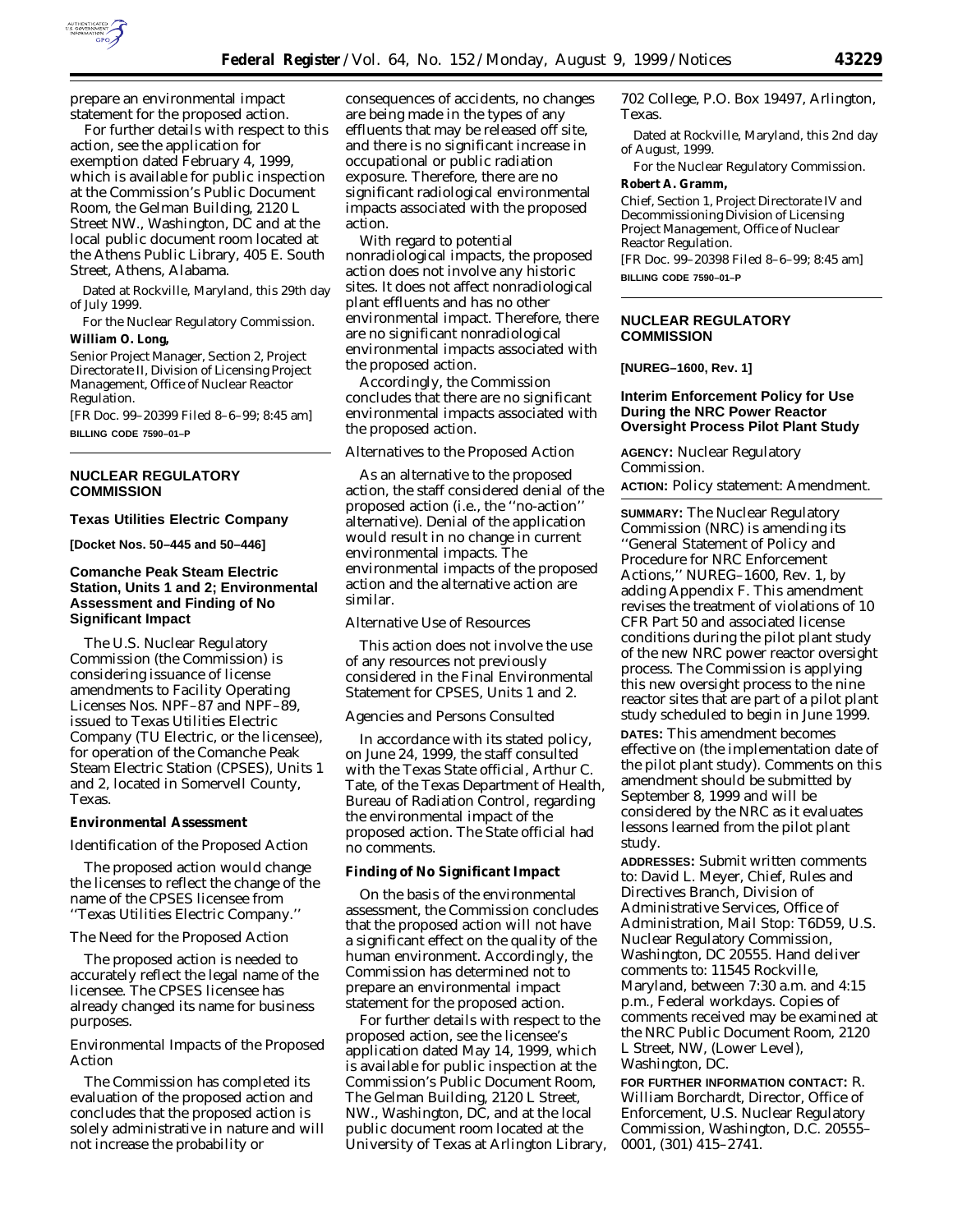**SUPPLEMENTARY INFORMATION:** As described in NUREG–1600, Revision 1, ''General Statement of Policy and Procedures for NRC Enforcement Actions,'' the purpose of the Commission's current enforcement program is to support the NRC's overall safety mission in protecting the public and the environment. The Enforcement Policy provides that prompt and vigorous enforcement action should be taken when dealing with licensees, contractors, and their employees who did not achieve the necessary attention to detail and did not achieve the high standards of compliance that the Commission expects. Enforcement actions have been used as a deterrent to emphasize the importance of compliance with requirements and to encourage prompt identification and prompt, comprehensive correction of violations.

The current Enforcement Policy successfully focuses attention on compliance issues to improve safety. The process uses enforcement to—

(1) Assess the safety significance of individual inspection findings and events;

(2) Formulate the appropriate agency response to these findings and events;

(3) Emphasize good performance and compliance;

(4) Provide incentives for performance improvement; and

(5) Provide public notification of the Commission's views on licensees' performance and actions.

The Commission has made substantial changes to the Enforcement Policy since 1980. However, the Commission has continued to employ a basic theory of using sanctions, including the use of civil penalties, to deter noncompliance. Escalated enforcement actions have provided regulatory messages to encourage improved licensee performance. However, the Commission has not always integrated decision making in the performance assessment program with the enforcement program. This has resulted in mixed regulatory messages regarding performance and approaches to improve it. Further, the enforcement process has been criticized as being difficult to understand, subjective, inconsistent, unpredictable, and not being sufficiently risk-informed. Licensee's have indicated that this has resulted in setting high priorities for issues of low risk significance at the expense of more risk-significant items.

The Commission has developed a new reactor oversight process and is applying it to nine reactor sites as part of a pilot plant study scheduled to begin in June 1999. The new reactor oversight process which includes a structured

performance assessment process and evaluates the significance of individual findings provides an opportunity to reconsider the existing Enforcement Policy. In considering a new approach to enforcement, the Commission is not suggesting that the existing policy which used civil penalties has not served the agency or is ineffective. However, because of the new oversight process, a greater agency focus on risk and performance, and the overall improved industry performance, an opportunity now exists to better integrate the enforcement policy and the reactor oversight process. Based on the following, the new assessment process and the current Enforcement Policy provides similar functions:

• Both the current enforcement and the new oversight processes result in formulating NRC responses to violations and performance issues. The enforcement process uses sanctions such as citations and penalties. Both use actions such as meetings to discuss performance, 10 CFR 50.54(f) letters, Demands for Information, Confirmatory Action Letters, and Orders as NRC responses.

• They evaluate individual compliance findings for significance under each process.

• Both processes provide incentives to improve performance, compliance and deterrence since licensees normally strive to avoid regulatory actions and enforcement sanctions.

• Both approaches give the public the Commission's views on the status of licensee's performance and compliance.

Given the similarities in the purpose of the two programs, the Commission seeks to discontinue having two separate and independent processes. The interim Enforcement Policy will complement the assessment program by focusing on individual violations. The Agency Action Matrix  $1$  will dictate the Commission's response to declining performance whether caused by violations or other concerns. The result will be a unified agency approach for determining and responding to performance issues of a licensee that—

(a) Maintains a focus on safety and compliance;

(b) Is more consistent with predictable results;

(c) Is more effective and efficient; (d) Is easily understandable; and

(e) Decreases unnecessary regulatory burden.

In most cases, this approach should provide similar deterrence to that provided by issuing civil penalties. Having a more consistent approach should also promote public confidence in the regulatory process.

The new assessment process will use a Significance Determination Process (SDP) to characterize inspection findings based on their risk significance and performance impact. The SDP will assign a color band of green, white, yellow, or red to each violation (or plant issue) to reflect its significance. To support a unified approach to significance, the Enforcement Policy will use the results of the SDP, where applicable, to disposition violations.

The enforcement approach for the pilot program divides violations into two groups. The first group includes violations that the SDP can evaluate, where the Agency Action Matrix will determine appropriate action. The second group includes violations associated with actual consequences; violations that the SDP does not evaluate, such as willful violations; and those that may impact the regulatory process for oversight of reactors.

#### **I. Violations Evaluated by the Significance Determination Process**

The first group consists of those violations that the SDP evaluates, where the Agency Action Matrix will determine appropriate action. Violations will be either cited or non-cited. Normally, severity levels and civil penalties will not be used.

## *A. Violations of Low Significance*

Violations that the SDP has evaluated as of low significance (*i.e.*, green) will be information for the assessment process and considered within the licensee response band according to the Agency Action Matrix. These violations will be documented in inspection reports as Non-Cited Violations (NCVs). However, a Notice of Violation (NOV) will be issued for the following three exceptions:

(1) The licensee fails to restore compliance within a reasonable time after identification of the violation;

(2) The licensee fails to place the violation into the corrective action program; or

(3) The violation was willful. An NCV may be appropriate if the violation meets the criteria in Section VII.B.1.(d) of the Enforcement Policy which addresses the exercise of enforcement discretion for certain willful violations.

The guidance of Appendix C: Interim Enforcement Policy for Severity Level

<sup>1</sup>The Agency Action Matrix as described in SECY–99–007, ''Recommendations for Reactor Oversight Process Improvements,'' provides guidance for consistent agency action in response to licensee performance. These actions are graded across the range of licensee performance and are triggered by threshold assessments of the performance indicators and inspection findings.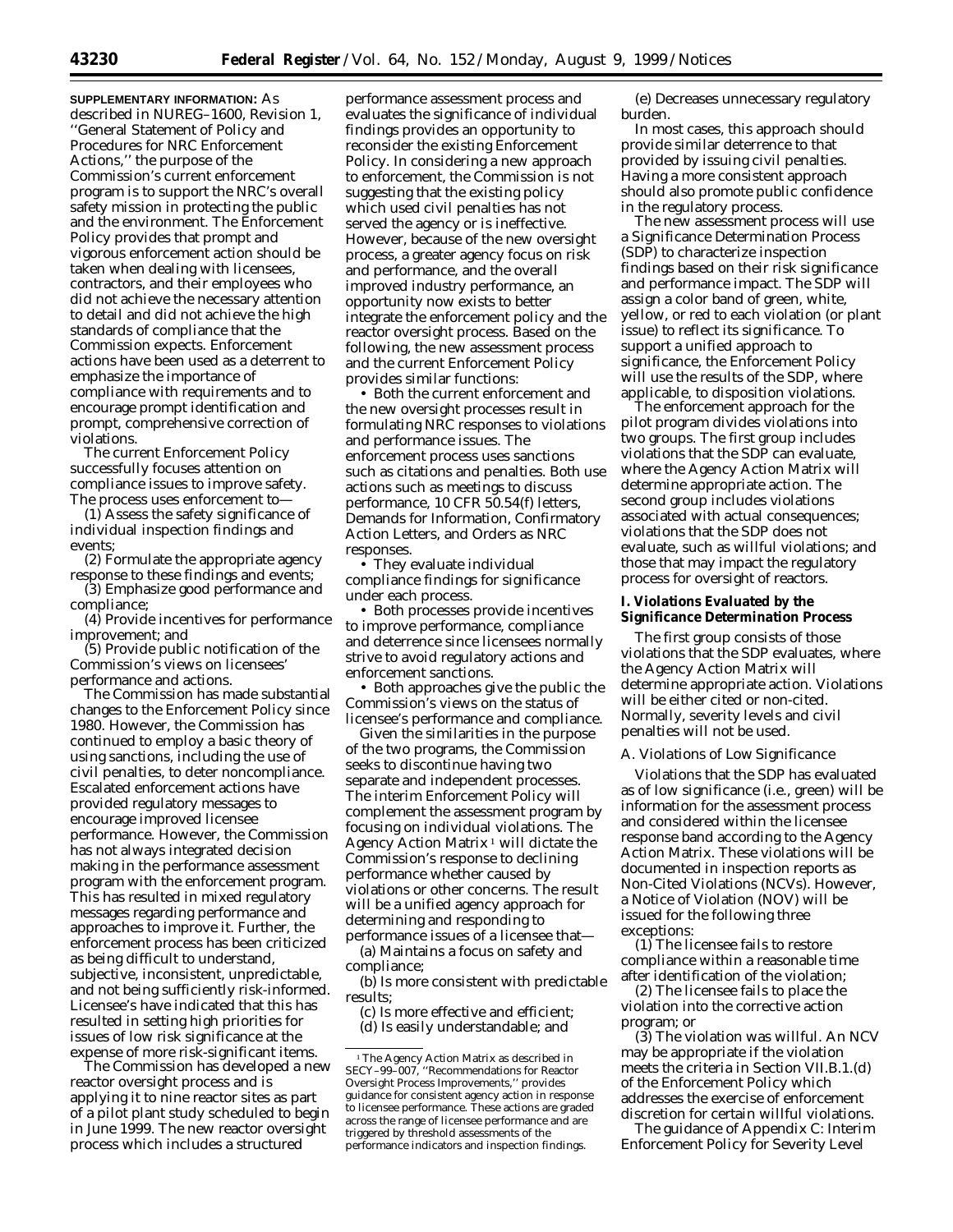IV Violations Involving Activities of Power Reactor Licensees (64 FR 6388; February 9, 1999), is applicable to these three exceptions.

#### *B. Significant Violations*

Violations that the SDP evaluates as risk significant (*i.e.*, white, yellow, or red) will be information for the assessment process and considered in the regulatory response band according to the Agency Action Matrix. Such violations, being risk significant, will result in issuing a formal NOV requiring a written response, unless sufficient information is already on the docket. The Agency Action Matrix and not the Enforcement Policy will guide the agency response, to determine root causes if warranted, and to emphasize the need to improve performance for safety significant violations. The Agency Action Matrix will specify whether regulatory conferences and other actions will be taken if merited by the specific violations or overall licensee performance. The Commission reserves the use of discretion for particularly significant violations (*e.g.* an accidental criticality) to assess civil penalties in accordance with Section 234 of the Atomic Energy Act of 1954, as amended.

## **II. Violations Not Evaluated by the SDP and Those Having Actual Consequences**

The current Enforcement Policy will be applied for the second group of violations. This includes the use of severity levels to characterize the significance of violations and the use of civil penalties or other appropriate enforcement action. Three categories of violations are within this group:

(A) Violations that involve willfulness including discrimination;

(B) Violations that may impact the NRC's ability for oversight of licensee activities, such as those associated with reporting requirements; failure to obtain NRC approvals, such as required by 10 CFR 50.59, 10 CFR 50.54(a), 10 CFR 50.54(p); and failure to provide the NRC with complete and accurate information or to maintain complete and accurate records ; and

(C) Violations that involve actual consequences. These violations include an overexposure to the public or plant personnel, the failure to make the required notifications that impact the ability of federal, state and local agencies to respond to an actual emergency preparedness or transportation event, or a substantial release of radioactive material.

The guidance in Appendix C: Interim Enforcement Policy for Severity Level IV Violations Involving Activities of Power Reactor Licensees, will be

applicable to Severity Level IV violations in this group.

#### *Paperwork Reduction Act*

This policy statement does not contain a new or amended information collection requirement subject to the Paperwork Reduction Act of 1995 (44 U.S.C. 3501 *et seq.*). Existing requirements were approved by the Office of Management and Budget, approval number 3150–0136.

## *Public Protection Notification*

If a means used to impose an information collection does not display a currently valid OMB control number, the NRC may not conduct or sponsor, and a person is not required to respond to, the information collection.

## *Small Business Regulatory Enforcement Fairness Act*

In accordance with the Small Business Regulatory Enforcement Fairness Act of 1996, the NRC has determined that this action is not a ''major'' rule and has verified this determination with the Office of Information and Regulatory Affairs, Office of Management and Budget.

Accordingly, adding Appendix F amends the NRC Enforcement Policy as follows:

General Statement of Policy and Procedure for NRC Enforcement Actioins

\* \* \* \* \*

## **Appendix F: Interim Enforcement Policy for Use During the NRC Power Reactor Oversight Process Pilot Plant Study**

The Commission is issuing this Appendix to revise the Policy and Procedure for NRC Enforcement Actions (Enforcement Policy) NUREG 1600, Rev. 1. The Appendix affects violations of the requirements of 10 CFR Part 50 and associated license conditions at nine power reactor sites participating in the NRC reactor oversight process pilot plant study beginning in June 1999. The Commission is issuing as an appendix to the Enforcement Policy and characterizing this policy amendment as interim because the Commission may make additional changes to the Enforcement Policy following a review of the results from the pilot plant study. Then, assuming an acceptable outcome from the pilot plant study, the Enforcement Policy for all power reactors will be changed. This Appendix revises the NRC's Enforcement Policy for the plants participating in the pilot plant study by dividing identified violations into two groups.

#### **I. Violations Evaluated by the Significance Determination Process**

The first group consists of those violations that the Reactor Oversight Program's Significance Determination Process (SDP)

can evaluate. For these violations, the SDP will determine the significance of the violation and the Agency Action Matrix will determine the appropriate agency response. These violations will be cited or non-cited. Normally, no severity levels and civil penalties will be used to characterize these violations.

#### **A. Violations of Low Significance**

Violations that the SDP evaluates as not being risk significant (*i.e.*, green) will be described in inspection reports as Non-Cited Violations (NCVs) and be categorized by the assessment process within the licensee response band. However, a Notice of Violation (NOV) will be issued:

(1) The licensee fails to restore compliance within a reasonable time after they identified the violation;

(2) The licensee fails to place the violation into the corrective action program; or

(3) The violation was willful. An NCV may be appropriate if the violation meets the criteria in Section VII.B.1. (d) of the Enforcement Policy.

The three exceptions are consistent with items (1), (2), and (4) of Appendix C: Interim Enforcement Policy for Severity Level IV Violations Involving Activities of Power Reactor Licensees (64 FR 6388; February 9, 1999).

## *B. Significant Violations*

Violations that the SDP evaluates as risk significant (*i.e.,* white, yellow, or red) will be assigned a color band related to its significance for use by the assessment process. Because of being risk significant, an NOV will be issued requiring a formal written response unless sufficient information is already on the docket. The Commission reserves the use of discretion for particularly significant violations (*e.g.* an accidental criticality) to assess civil penalties in accordance with Section 234 of the Atomic Energy Act of 1954, as amended.

#### **II. Violations Not Evaluated by the SDP and Those Having Actual Consequences**

In the second group of violations, the Enforcement Policy will be retained, along with severity levels and the potential for the imposition of civil penalties or other appropriate enforcement action. Three categories of violations are within this group:

(A) Violations that involve willfulness including discrimination,

(B) Violations that may impact the NRC's ability for oversight of licensee activities such as those associated with reporting issues, failure to obtain NRC approvals such as for changes to the facility as required by 10 CFR 50.59, 10 CFR 50.54(a), 10 CFR 50.54 (p), and failure to provide the NRC with complete and accurate information or to maintain accurate records, and

(C) Violations that involve actual consequences such as an overexposure to the public or plant personnel, failure to make the required notifications that impact the ability of federal, state and local agencies to respond to an actual emergency preparedness or transportation event, or a substantial release of radioactive material.

To the extent the above does not modify the NRC Enforcement Policy, the